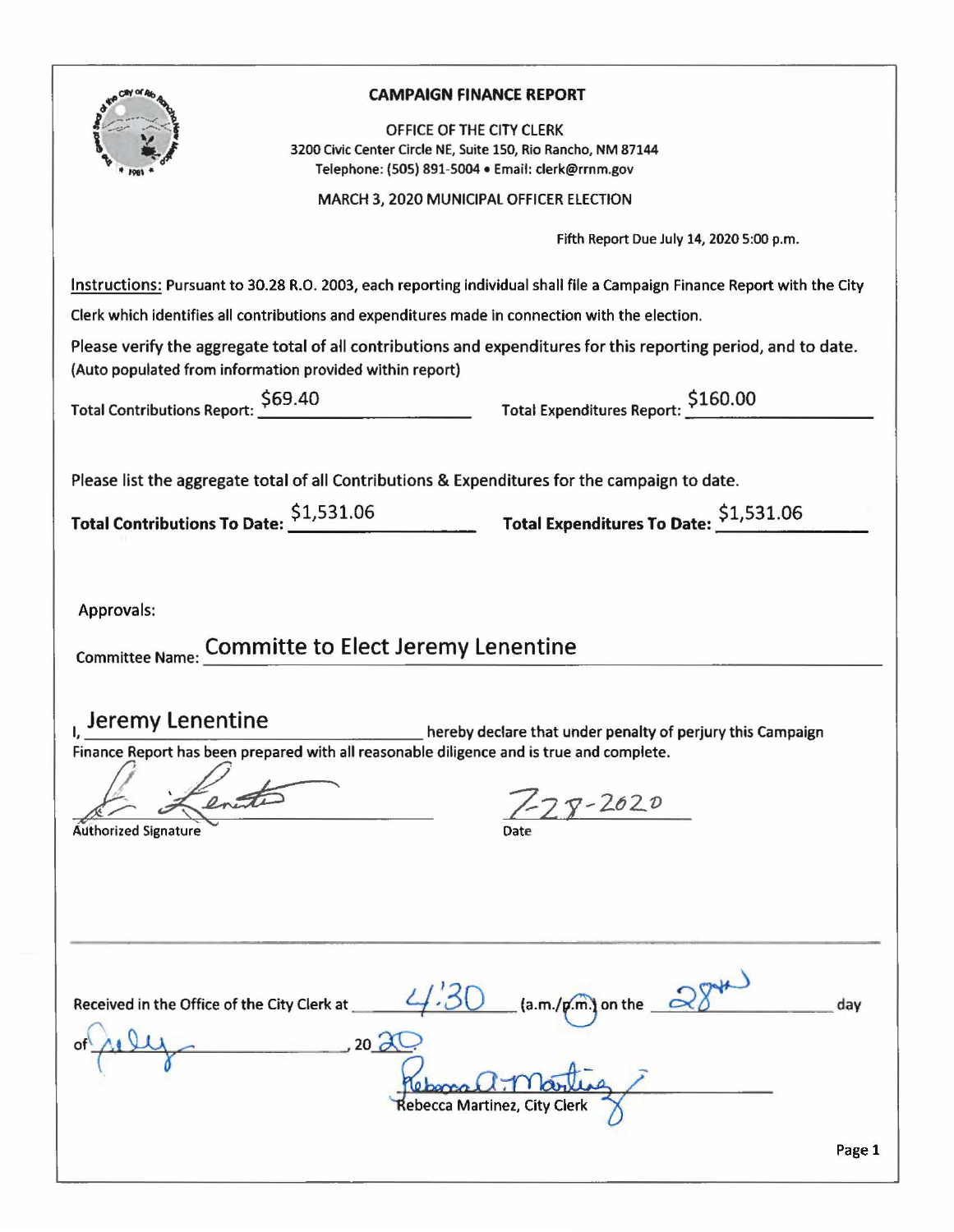

## CONTRIBUTIONS OR EXPENDITURES OF \$50.00 OR LESS

OFFICE OF THE CITY CLERK 3200 Civic Center Circle NE, Suite 150. Rio Rancho, NM 87144 Telephone: (505) 891-5004 •Email: clerk@rrnm.gov

March 3, 2020 Municipal Election

Instructions: Pursuant to 30.28 R.O. 2003, please complete each field completely for all contributions or expenditures of \$50.00 or less.

| Date     | Contribution<br><b>Amount</b> | <b>Expenditure Amount</b> | Purpose                                                             |  |
|----------|-------------------------------|---------------------------|---------------------------------------------------------------------|--|
| 04/07/20 |                               | \$50.00                   | City of Rio Rancho late fee for filing campaign finance report late |  |
| 07/15/20 | \$10.00                       | \$10.00                   | City of Rio Rancho late fee for filing campaign finance report late |  |
|          |                               |                           |                                                                     |  |
|          |                               |                           |                                                                     |  |
|          |                               |                           |                                                                     |  |
|          |                               |                           |                                                                     |  |
|          |                               |                           |                                                                     |  |
|          |                               |                           |                                                                     |  |
|          |                               |                           |                                                                     |  |
|          |                               |                           |                                                                     |  |
|          |                               |                           |                                                                     |  |
|          |                               |                           |                                                                     |  |
|          |                               |                           |                                                                     |  |
|          |                               |                           |                                                                     |  |

| Total Contribution Amount: \$10.00        | Total Expenditure Amount: \$60.00                   |  |  |
|-------------------------------------------|-----------------------------------------------------|--|--|
| Total Contribution Page $2 + 2a = $10.00$ | Total Expenditure Page $2 + 2a = $60.00$<br>Page 2a |  |  |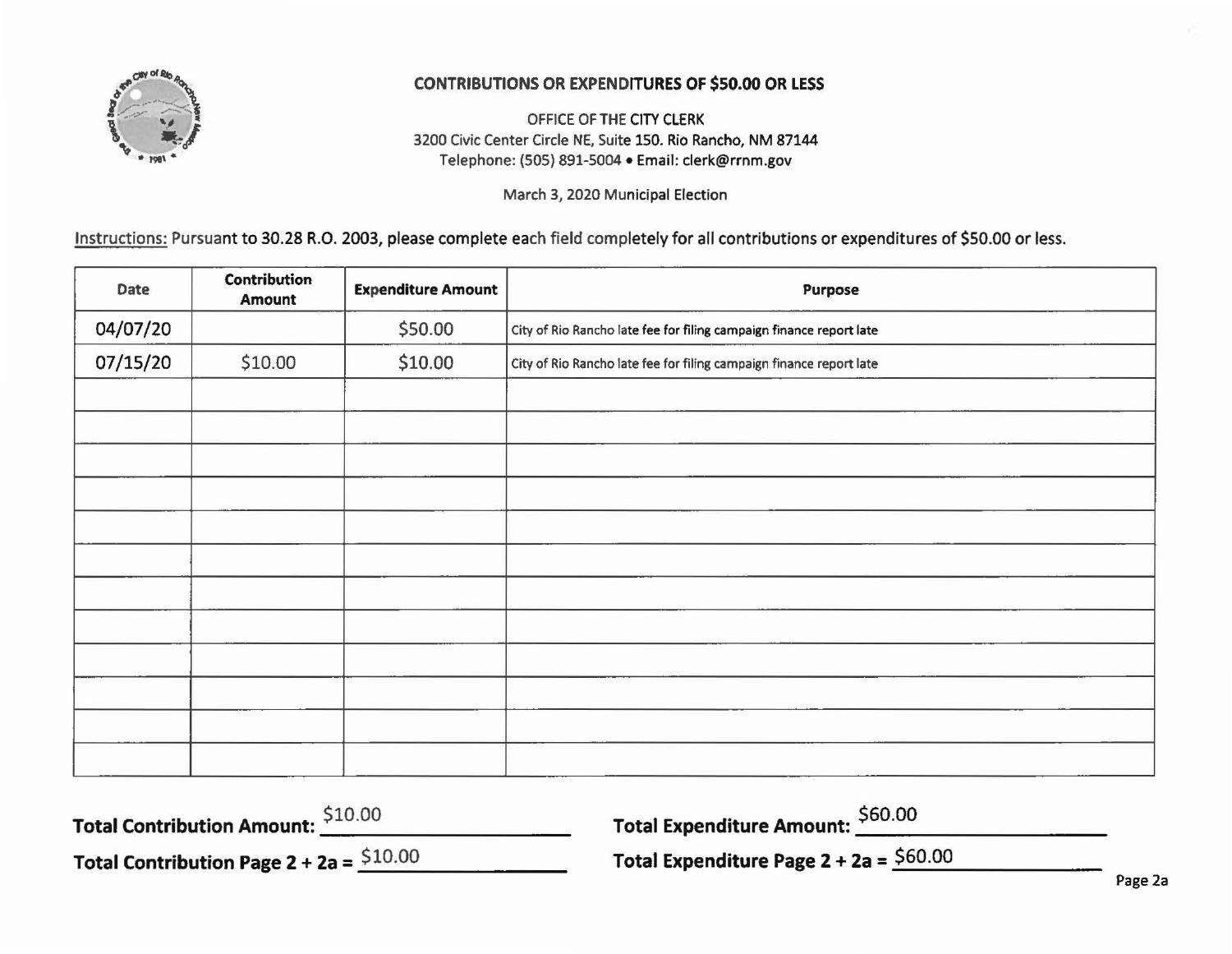

## **CONTRIBUTIONS OF MORE THAN \$50.00 (CUMULATIVE)**

OFFICE OF THE CITY CLERK 3200 Civic Center Circle NE, Suite 150. Rio Rancho, NM 87144 Telephone: (505) 891-5004 · Email: clerk@rrnm.gov

March 3, 2020 Municipal Election

Instructions: Pursuant to 30.28 R.O. 2003, please complete each field completely for all contributions exceeding \$50.00.

|          |                        |                         |                            | Individual/Entity |                | Owners                                    |        | Cumulative contributions/in-<br>kind contributions \$1,000 or<br>more: |                                      |                                         |
|----------|------------------------|-------------------------|----------------------------|-------------------|----------------|-------------------------------------------|--------|------------------------------------------------------------------------|--------------------------------------|-----------------------------------------|
| Date     | Contribution<br>Amount | Type of<br>Contribution | Contributor<br><b>Type</b> | Name              | <b>Address</b> | Individual -<br>Business or<br>Occupation | Entity | <b>Employer</b><br>Name                                                | <b>Employer Address</b>              | Purpose                                 |
| 04/07/20 | \$59.40                | Cash                    | Individual                 | Jeremy Lenentine  | 1374 Snowberry | Pastor                                    |        | <b>Gospel Light Baptist</b><br>Church                                  | 1500 Southern Blvd. SE, RR, NM 87124 | contribution to cover campaign expenses |
|          |                        | Cash                    | Individual                 |                   |                |                                           |        |                                                                        |                                      |                                         |
|          |                        | Cash                    | Individual                 |                   |                |                                           |        |                                                                        |                                      |                                         |
|          |                        | Cash                    | Individual                 |                   |                |                                           |        |                                                                        |                                      |                                         |
|          |                        | Cash                    | Individual                 |                   |                |                                           |        |                                                                        |                                      |                                         |
|          |                        | Cash                    | Individual                 |                   |                |                                           |        |                                                                        |                                      |                                         |
|          |                        | Cash                    | Individual                 |                   |                |                                           |        |                                                                        |                                      |                                         |
|          |                        | Cash                    | Individual                 |                   |                |                                           |        |                                                                        |                                      |                                         |
|          |                        | Cash                    | Individual                 |                   |                |                                           |        |                                                                        |                                      |                                         |
|          |                        | Cash                    | Individual                 |                   |                |                                           |        |                                                                        |                                      |                                         |
|          |                        | Cash                    | Individual                 |                   |                |                                           |        |                                                                        |                                      |                                         |

**Contribution Total: \$59.40**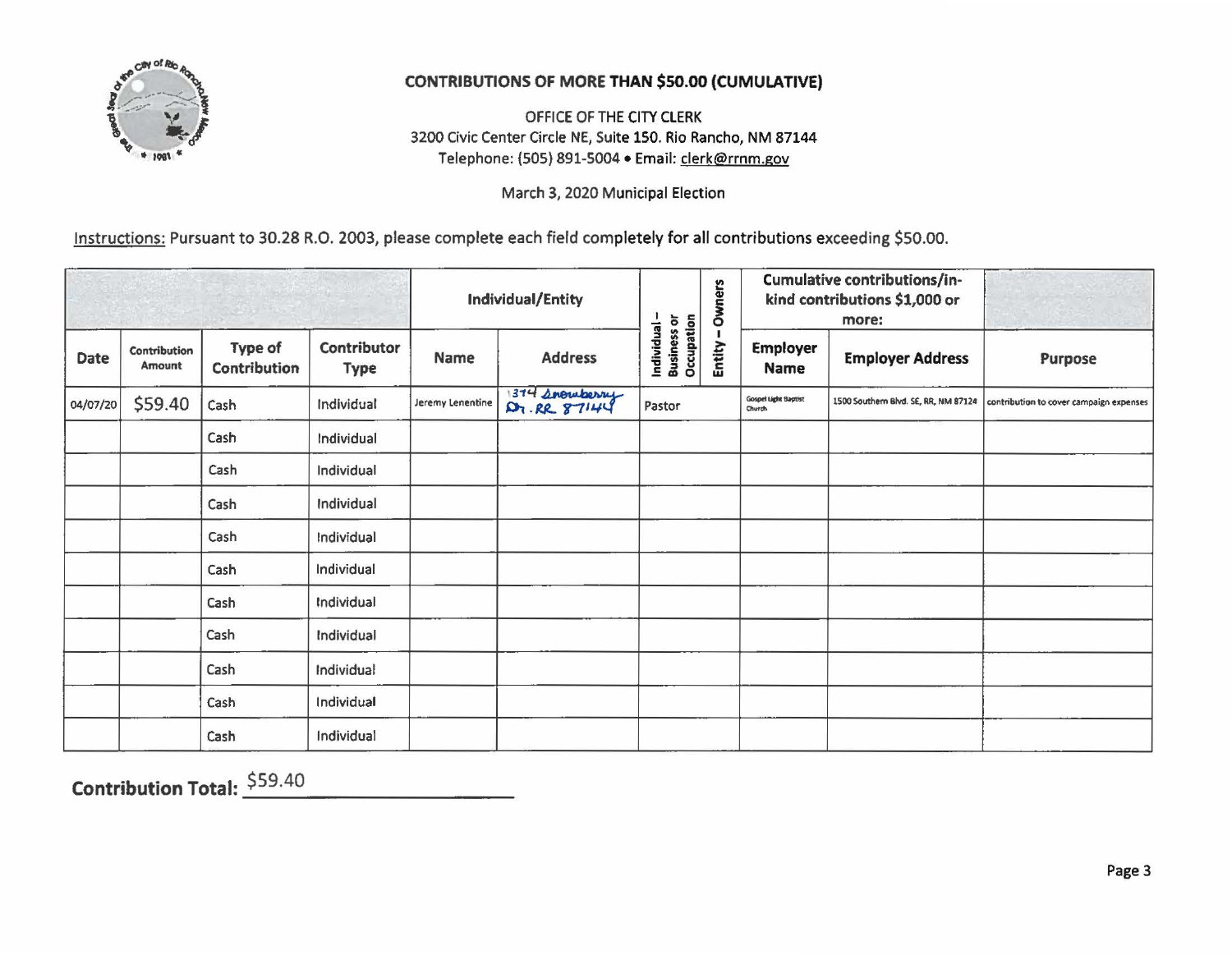

## EXPENDITURES OF \$50.00 OR MORE

OFFICE OF THE CITY CLERK 3200 Civic Center Circle NE, Suite 150. Rio Rancho, NM 87144 Telephone: (SOS) 891-5004 •Email: clerk@rrnm.gov

March 3, 2020 Municipal Election

Instructions: Pursuant to 30.28 R.O. 2003, please complete each field completely for all expenditures exceeding \$50.00.

|                               |                              | Person/Business Expenditure made to: |                              |                                |  |
|-------------------------------|------------------------------|--------------------------------------|------------------------------|--------------------------------|--|
| Date of<br><b>Expenditure</b> | <b>Expenditure</b><br>Amount | Name                                 | <b>Address</b>               | Purpose                        |  |
| 03/12/20                      | \$100.00                     | Jeremy Lenentine                     | 1874 Inousany Dr. R.R. 87144 | Late fee to City of Rio Rancho |  |
|                               |                              |                                      |                              |                                |  |
|                               |                              |                                      |                              |                                |  |
|                               |                              |                                      |                              |                                |  |
|                               |                              |                                      |                              |                                |  |
|                               |                              |                                      |                              |                                |  |
|                               |                              |                                      |                              |                                |  |
|                               |                              |                                      |                              |                                |  |
|                               |                              |                                      |                              |                                |  |
|                               |                              |                                      |                              |                                |  |
|                               |                              |                                      |                              |                                |  |
|                               |                              |                                      |                              |                                |  |

Expenditure Total:  $\frac{$100.00}{}$